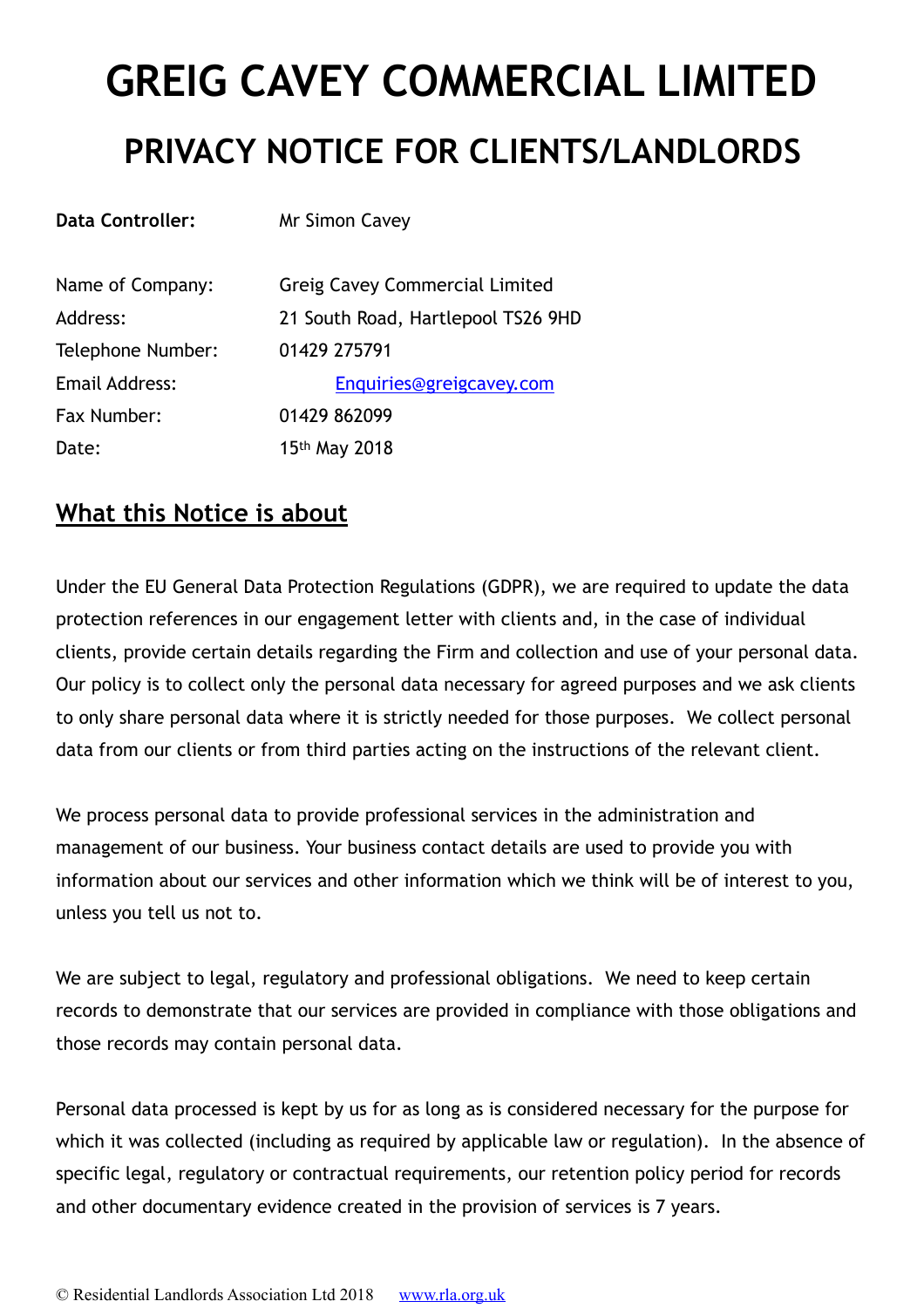## **The data we collect/hold about you**

We may hold personal data in connection with Contacts (including individuals associated with existing clients and potential Greig Cavey clients) on our database. The personal data of a Contact which may be added to our database will include contact title, name, phone number, email address and other business contact details. The personal data of Contacts will be retained for as long as it is necessary or can be deleted at any time at the request of the Contact.

Greig Cavey Commercial will continue to provide specifically requested marketing information to Contacts who have consented to receive such information for as long as is necessary. A Contacts may opt out from receiving our marketing information at any opportunity either in writing, by email or by post, or by telephone 01429 275791 (detailed above), and as such their details will also be removed from our database.

#### **Sharing data with others**

We will share information we hold with others, where this is necessary. When we do this, we must comply with data protection legislation. Information can be shared with contractors/ suppliers; utilities and service providers; tradespeople; financial organisations (including banks and insurance companies); debt collection and tracing agents; public and government bodies (including those who administer benefits, such as the Department for Work and Pensions or the local authority); courts; police and law enforcement agencies; taxation authorities; local authorities in relation to Council Tax and regulatory functions; letting and managing agents. We also may share information with professional advisers such as lawyers, accountants and professional bodies (RICS) or an advice agency which involves sharing information about you with them. In some cases, we may be under a legal obligation to provide information either because of the law or because of a contractual obligating binding on us.

#### **Storage and security of data**

We have put in place appropriate security measures to prevent your personal data from being accidentally lost, used or accessed in an unauthorised way, altered or disclosed. In addition, we limit access to your personal data to those employees, agents, contractors and other third parties who have a business need to know. They will only process your personal data on our instructions and they are subject to a duty of confidentiality.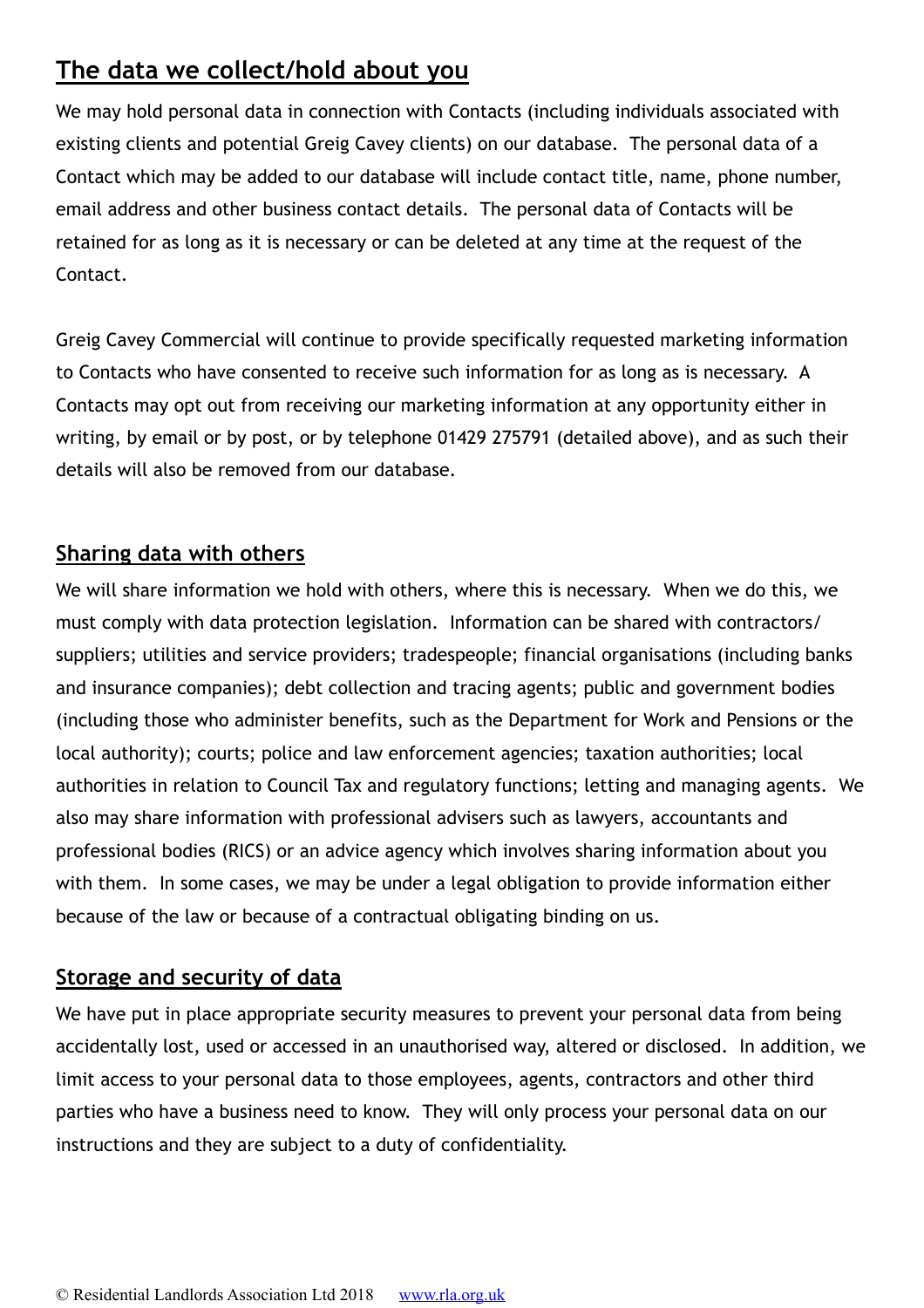All our information is stored securely electronically on servers or devices. Certain information is also retained on a secure basis in hard copy format.

#### **Telephone calls**

To protect our legitimate interests telephone conversations may be recorded electronically for monitoring and to ensure that we have a record of what is said. You or others may leave messages when calling.

#### **Holding data outside the European Union**

Our email provider is British Telecommunications and web provider/host is Infotech 247 Limited. Our email account is web based. Some providers store related data internationally and not necessarily within the European Union. The recipient of this data is the provider concerned. You need to refer to the provider concerned to determine if they have the required clearance (adequacy decision) from the EU authorities or whether or not, instead, there is an agreement containing appropriate and suitable safeguards and to obtain a copy of this agreement.

#### **Your rights**

Where we hold personal data about you, you are the data subject. Data protection legislation gives you a number of rights. To exercise any of these rights you should contact us. You can do so by email at the address given above or you can telephone us on the number given above. You can also write to us at our address given at the top of this notice. Normally no fee is payable.

In particular you have a right to object to the processing of your information where we are processing this in our own legitimate interests or those of someone else. This applies if you feel that this impacts on your own interests or your fundamental rights or freedoms.

These rights are as follows –

- Access you have the right to make a request to be told what personal data we hold about you. This is a right to obtain confirmation that data has been processed and to have access to your personal data and the right to information details which should be provided with the privacy notice.
- Correction/Rectification if you consider any data we hold about you is inaccurate you can tell us so that where appropriate this can be corrected. Where a mistake is made in data processing then you can ask to have it rectified. Any third parties who have received the data from us should then be told of the rectification and you should be informed by us of any such third parties.